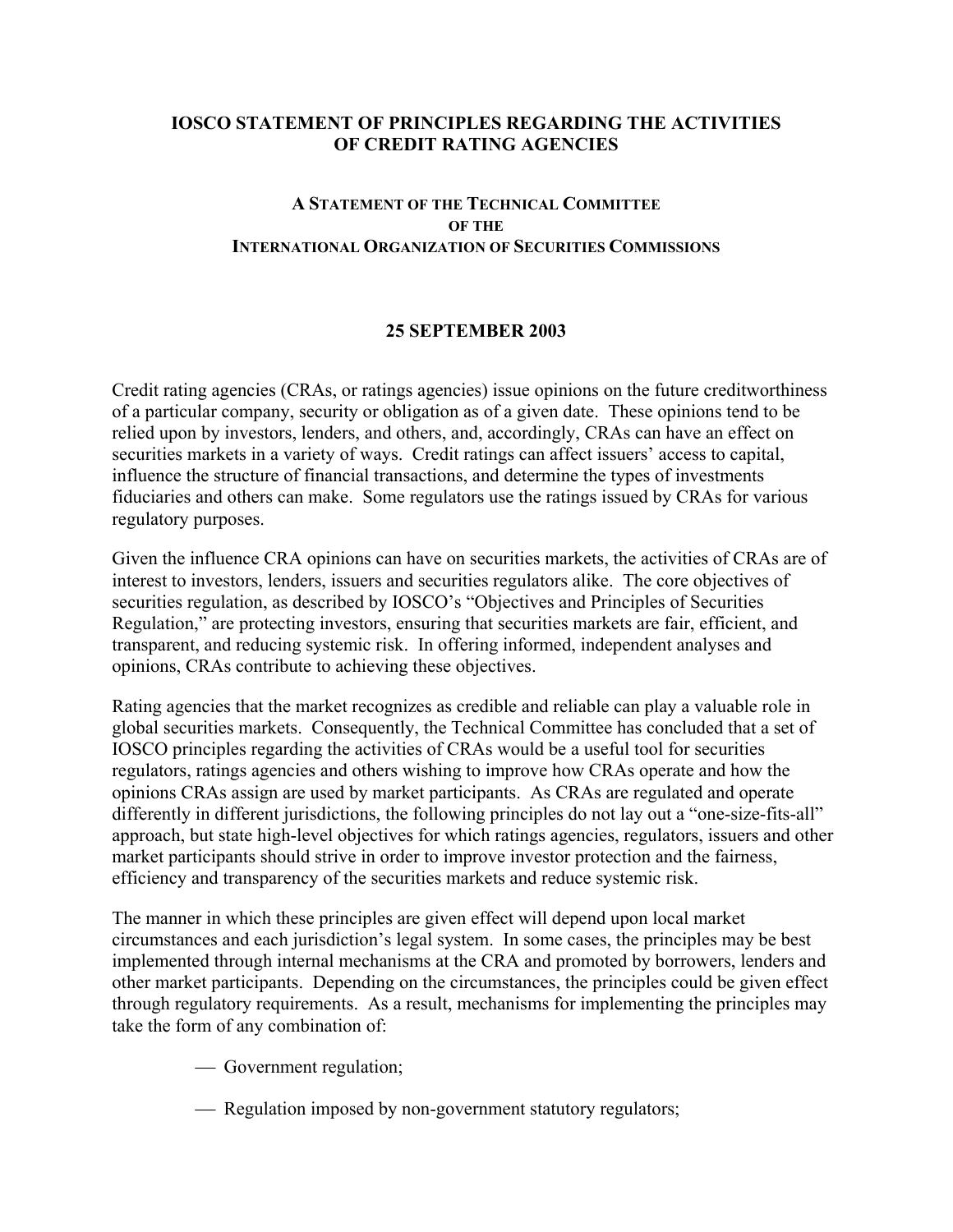- Industry codes; and,
- Internal rating agency policies and procedures.

The Technical Committee proposes to await future consideration of these alternatives in the major jurisdictions and take account of preferences of other sector supervisors before considering its preferred method of implementation. The Technical Committee proposes to review these developments within 18 months.

### **PRINCIPLES FOR THE ACTIVITIES OF CREDIT RATING AGENCIES**

### **Quality and Integrity of the Rating Process**

## *1. CRAs should endeavor to issue opinions that help reduce the asymmetry of information among borrowers, lenders and other market participants.*

- *1.1. CRAs should adopt and implement written procedures and methodologies to ensure that the opinions they issue are based on a fair and thorough analysis of all relevant information available to the CRA, and that CRA analysts perform their duties with integrity. CRA rating methodologies should be rigorous, systematic, and CRA ratings should be subject to some form of validation based on historical experience.*
- *1.2. CRAs should monitor on an ongoing basis and regularly update an analysis and rating once a rating is issued whenever new information becomes available that causes the rating agency to revise or terminate its opinion.*
- *1.3. CRAs should maintain internal records to support their ratings.*
- *1.4. CRAs should have sufficient resources to carry out high-quality credit assessments. They should have sufficient personnel to properly assess the entities they rate, seek out information they need in order to make an assessment, and analyze all the information relevant to their decision-making processes.*
- *1.5. Analysts employed by ratings agencies should use the methodologies established by the CRA and be professional, competent, and of high integrity.*

# **Independence and Conflicts of Interest**

- *2. CRA ratings decisions should be independent and free from political or economic pressures and from conflicts of interest arising due to the CRA's ownership structure, business or financial activities, or the financial interests of the CRA's employees. CRAs should, as far as possible, avoid activities, procedures or relationships that may compromise or appear to compromise the independence and objectivity of the credit rating operations.* 
	- *2.1. CRAs should adopt written internal procedures and mechanisms to (1) identify, and (2) eliminate, or manage and disclose, as appropriate, any actual or potential conflicts of*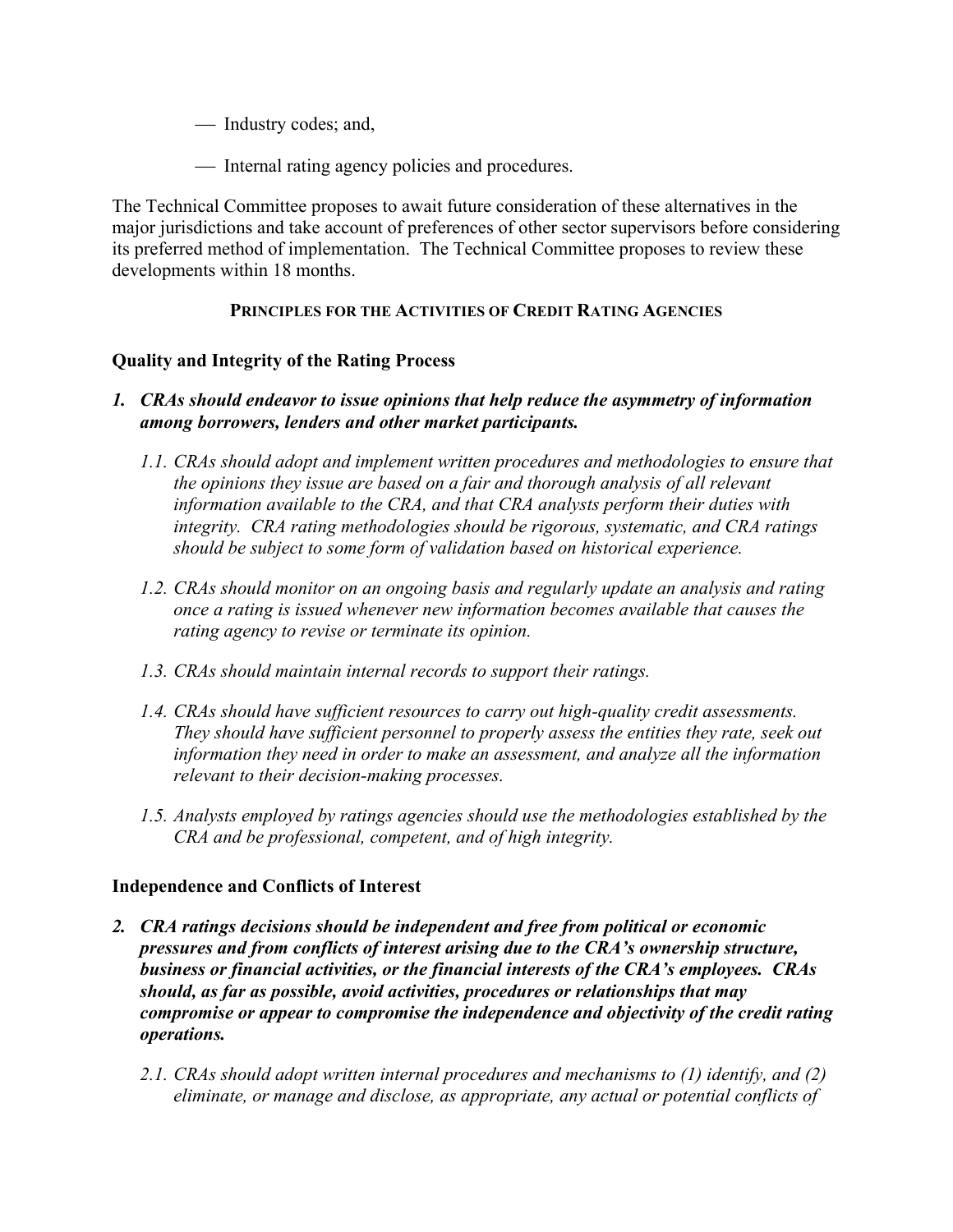*interest that may influence the opinions and analyses CRAs make or the judgment and analyses of the individuals the CRAs employ who have an influence on ratings decisions. CRAs are encouraged to disclose such conflict avoidance and management measures.* 

- *2.2. The credit rating a CRA assigns to an issuer should not be affected by the existence of or potential for a business relationship between the CRA (or its affiliates) and the issuer or any other party.*
- *2.3. CRAs and CRA staff should not engage in any securities or derivatives trading presenting inherent conflicts of interest with the CRAs ratings activities.*
- *2.4. Reporting lines for CRA staff and their compensation arrangements should be structured to eliminate or effectively manage actual and potential conflicts of interest. A CRA analyst should not be compensated or evaluated on the basis of the amount of revenue that a CRA derives from issuers that the analyst rates or with which the analyst regularly interacts.*
- *2.5. The determination of a credit rating should be influenced only by factors relevant to the credit assessment.*
- *2.6. CRAs should disclose the nature of the compensation arrangement that exists with an issuer that the CRA rates.*

#### **Transparency and Timeliness of Ratings Disclosure**

- *3. CRAs should make disclosure and transparency an objective in their ratings activities.* 
	- *3.1. CRAs should distribute in a timely manner their ratings decisions regarding publicly issued fixed-income securities or issuers of publicly traded fixed-income securities.*
	- *3.2. CRAs should disclose to the public, on a non-selective basis, any rating regarding publicly issued fixed income securities as well as any subsequent decisions to discontinue such a rating if the rating is based in whole or in part on material nonpublic information.*
	- *3.3. CRAs should publish sufficient information about their procedures and methodologies so that outside parties can understand how a rating was arrived at by the CRA. This information should include (but not be limited to) the meaning of each rating category and the definition of default and the time horizon the CRA used when making a rating decision.*
	- *3.4. CRAs should publish sufficient information about the historical default rates of CRA rating categories and whether the default rates of these categories have changed over time, so that interested parties can understand the historical performance of each category and if and how ratings categories have changed.*
	- *3.5. CRAs should disclose if a rating is unsolicited.*